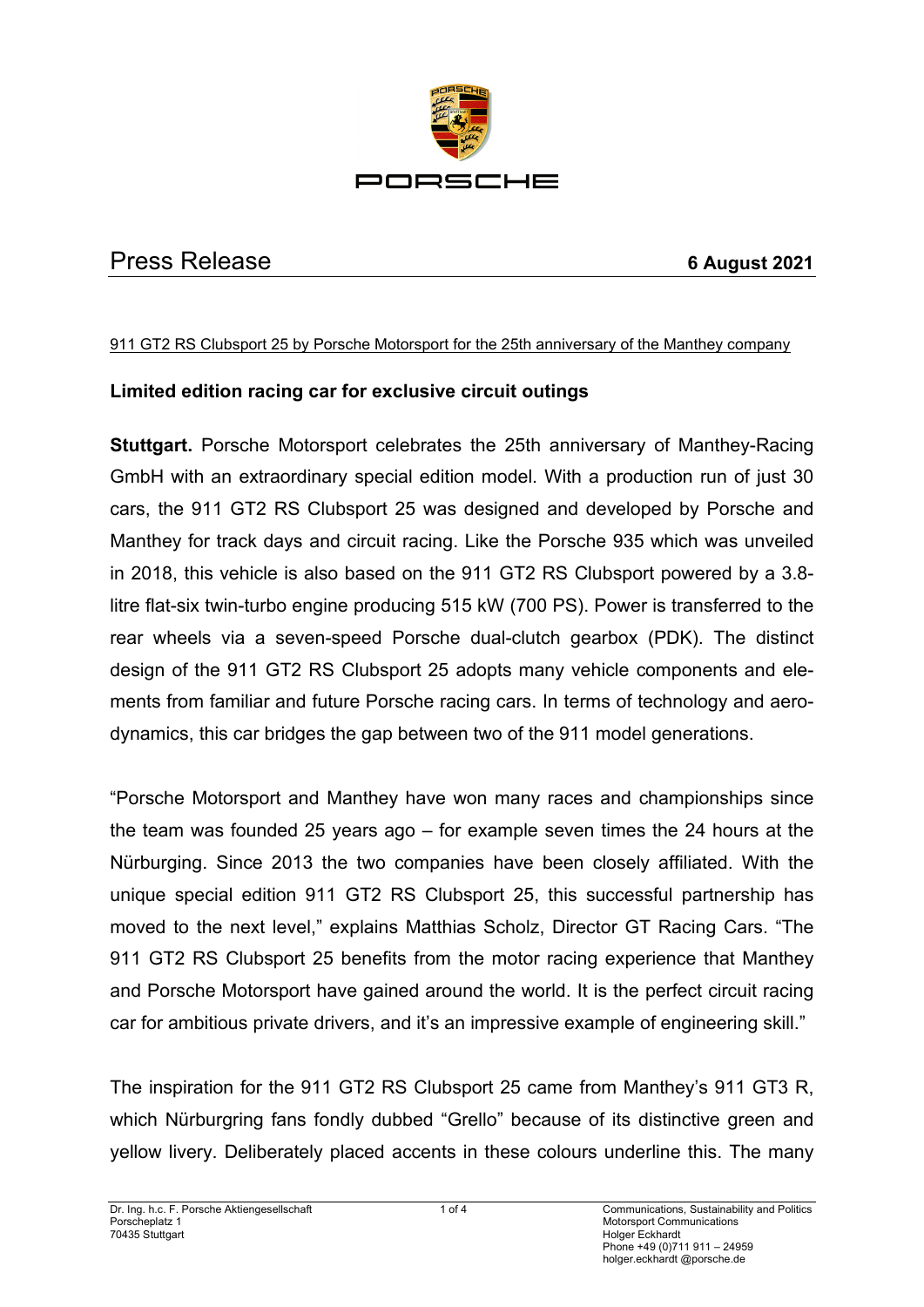enhanced add-on components at the same time reflect the expertise that Manthey has acquired in motorsport over the last quarter-century. Grant Larson from Style Porsche then added the final optical touch. Larson has designed such legendary racing cars as the 911 RSR, 911 GT3 R as well as the modern 935 and many more.

"The design of the 911 GT2 RS Clubsport 25 expresses the long-standing collaboration between Porsche Motorsport and Manthey," emphasises Larson. "It amalgamates the respective strengths of each partner into one racing car, and at the same time bridges the gap between the 991 and 992 model generations of the 911. Manthey contributed the basic concept and the technical ideas, with Porsche providing the final design. We used the characteristic colour scheme of Manthey's 'Grello' to specifically highlight certain functional areas of the vehicle."

Like the modern Porsche 935, the 911 GT2 RS Clubsport of the 991 model generation forms the basis for the limited special edition model. The concept of the centrallypositioned radiator is one of its defining features. It resembles that of the 911 GT3 R and has several advantages: its steady, optimal airflow keeps the engine temperature stable over a wide speed range, while the repositioning of the radiator ensures better protection against collision damage. The completely redesigned front apron now features a central inlet to ensure optimal airflow. Like the 'Grello', its double flics on the outside increase downforce on the front axle. Moreover, the vehicle features a closed underbody. The carbon fibre front lid has also been completely redesigned. Like in the 911 GT3 R, its two large vents, separated by a centre divider, funnel hot air over the roof to the rear wing. A centrally-positioned NACA duct – combined with the Porsche emblem – supplies fresh air to the cockpit.

Thanks to the new cooling concept, the radiators in the wheel arches could be dispensed with. This improves the direct airflow to the front brakes, which maintain stable temperatures for longer. Like with the modern 935, the flared wheel arches open into vertical vents for hot exhaust air. A horizontal dividing bar in the vent gleams in the typical Grello colours of Manthey's 911 GT3  $R - a$  subtle styling feature that is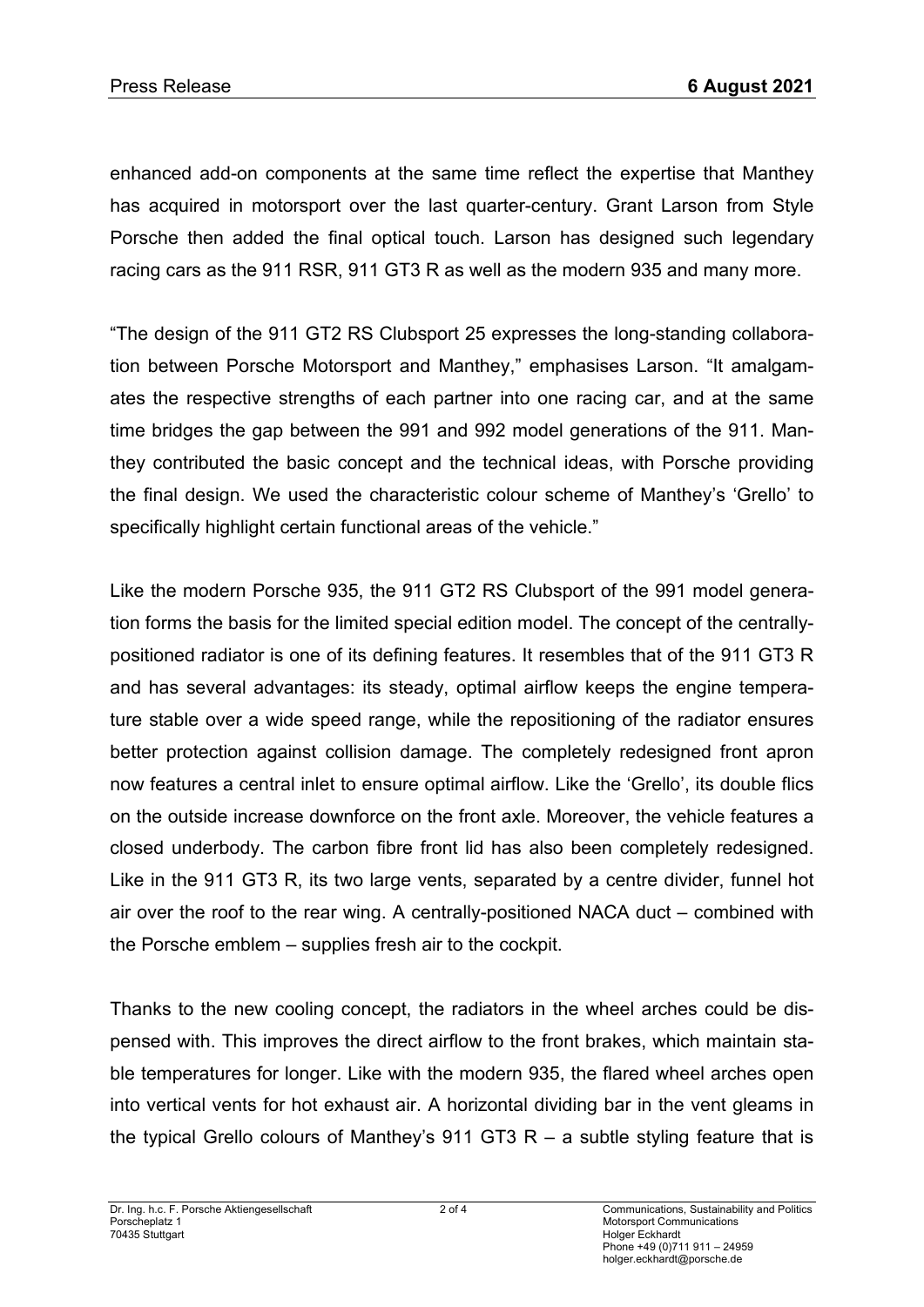repeated on the flared fenders at the rear. These are connected to the front fenders by a sill and feature a large two-part air inlet.

With the suspension, 911 GT2 RS Clubsport 25 features essential components of the modern 935 including the generously dimensioned 18-inch rims with central locking. In association with the corresponding offsets, this results in a significantly wider track compared to the 911 GT2 RS Clubsport. The electronic control systems and steering gear also mirror that of the modern 935.

The rear of the 911 GT2 RS Clubsport 25 has also received extensive modifications. The rear wing features new side plates and swan-neck support brackets, which ensure uninterrupted flow. The particularly wide rear spoiler forms a unit with the body and, like on the modern 935, serves as a wrap-around separation edge – an element that distinguished Manthey's first MR model, which was still based on the 996 generation of the Porsche 911. New ventilation openings in the rear lid below the rear window expedite air circulation in the engine bay of the special model. Manthey optimised the design of the functional diffuser, which provides the framework for the newly designed exhaust system. The tailpipes represent a visual highlight. The rain tail lights meet the current regulatory requirements and are also used in the new 911 GT3 Cup (Generation 992).

One of the characteristic features of the 911 GT2 RS Clubsport 25 is the main racing headlights featuring a four-stripe design. While they originate from the Le Manswinning 911 RSR in essence, they underwent further development specifically for the special model and are particularly efficient in illuminating the track. As a spacesaving measure, the indicators are integrated. The interior, including the welded-in safety cage, has been adopted from the 911 GT2 RS Clubsport and complies with FIA standards. A badge expresses the limited edition status.

"With the 911 GT2 RS Clubsport 25 special edition, which we designed and developed in conjunction with Porsche Motorsport, we've reached another milestone in the